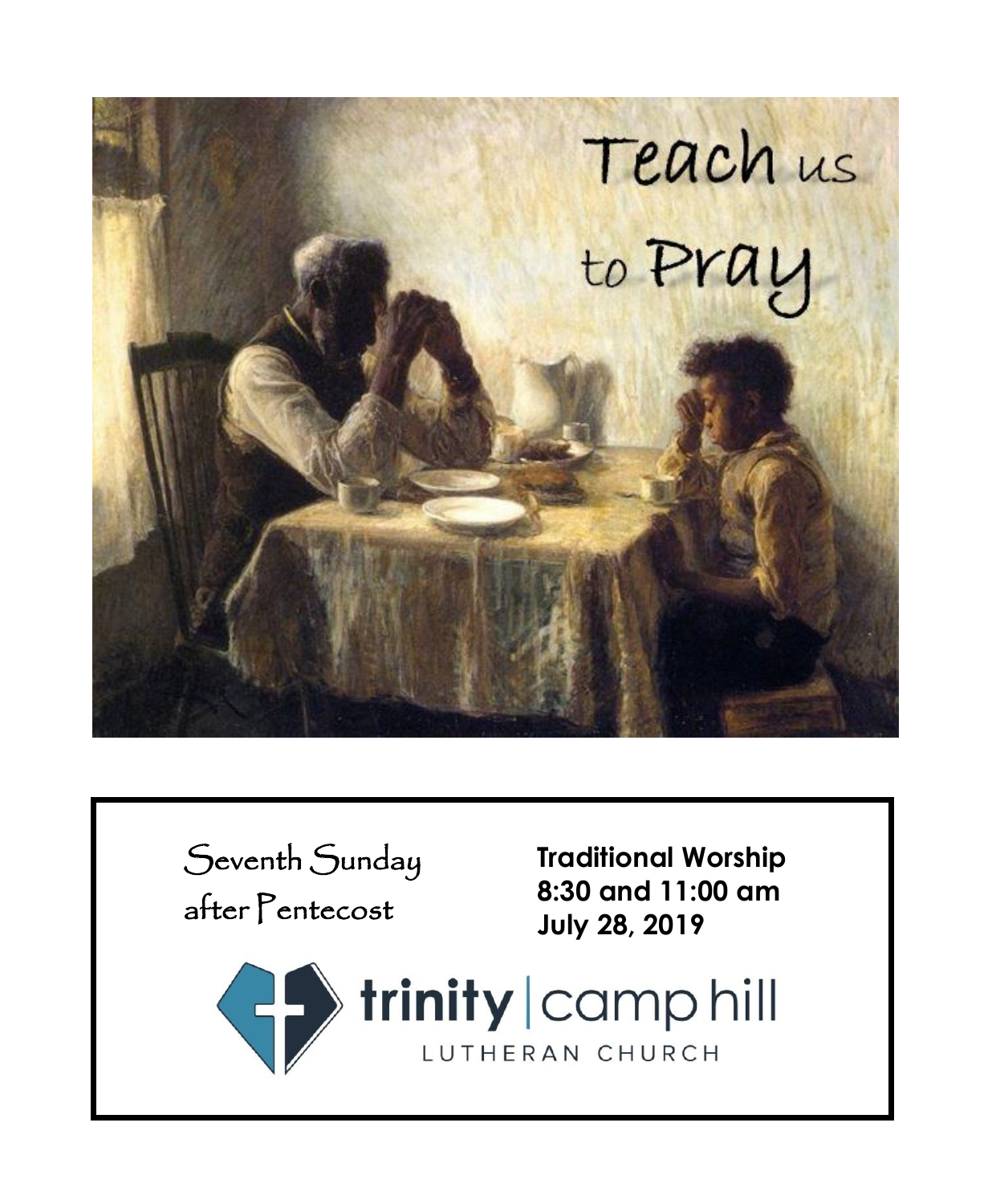

*Welcome to Trinity Lutheran Church! Please sign the red Worship Witness booklet to record your attendance with us this day, and indicate how many are communing. Then pass the booklet to the worshipers beside you in your row. If you are a guest, name tags are available for you to wear---we would be delighted to greet you by name. Hearing assistance devices and large print bulletins are available from an usher.*

# **about today's service**

Persistence in prayer evoked the admiration of Jesus and wins the attention of the Lord when Abraham intercedes for Sodom. The life of the baptized—to be rooted and built up in Christ Jesus the Lord—is to be rooted in prayer. God hears and answers prayer and so strengthens God's own. "When I called, you answered me; you increased my strength within me."

**P: Presiding Minister A: Assisting Minister L: Lector C: Congregation**

# + **Gathering** +

Prelude: "Sacred Harp Medley" southern harmony/arr. Adams

- 1. Come, Thou Fount of Every Blessing
- 2. Lord, Whose Love in Humble Service

Alison Koch, cello

Welcome

Mission Moment: World Hunger Mary Ellen Hettinger Mary Ellen Hettinger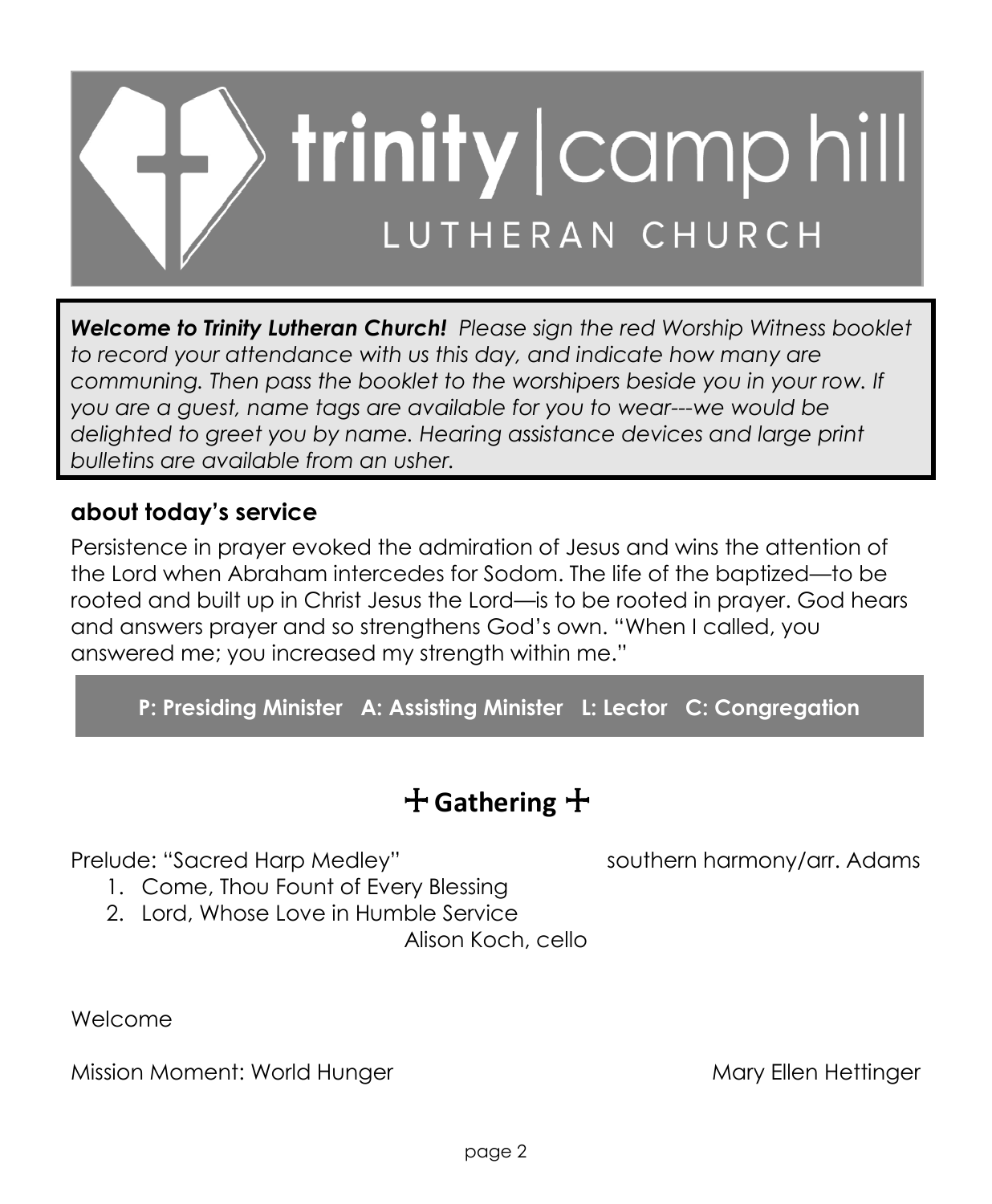# [Stand]

Confession and Forgiveness

- P: Blessed be the holy Trinity,  $\pm$  one God, who forgives all our sin, whose mercy endures forever.
- **C: Amen.**
- P: Seeking reconciliation with God and neighbor, let us remember the gift of baptism and confess our sin.

*Silence is kept for reflection.*

- P: God of mercy,
- **C: we confess that we have sinned against you, against one another, and against the earth entrusted to our care. We are worried and distracted by many things, and we fail to love you above all else. We store up treasures for ourselves and turn away from our neighbors in need. Forgive us, that we may live in the freedom of your Son, Jesus Christ our Lord. Amen.**
- P: When we were laid low by sin and guilt, God made us alive together with Christ, forgiving us + all our trespasses by taking our sins to the cross. For freedom Christ has set us free: Rejoice in this good news!
- **C: Amen.**

*(11:00) Turn to face the cross as it enters our midst.*

Gathering Hymn No. 533: Open Now Thy Gates of Beauty UNSER HERRSCHER

**Greeting** 

- P: The grace of our Lord Jesus Christ, the love of God, and the communion of the Holy Spirit be with you all.
- **C: And also with you.**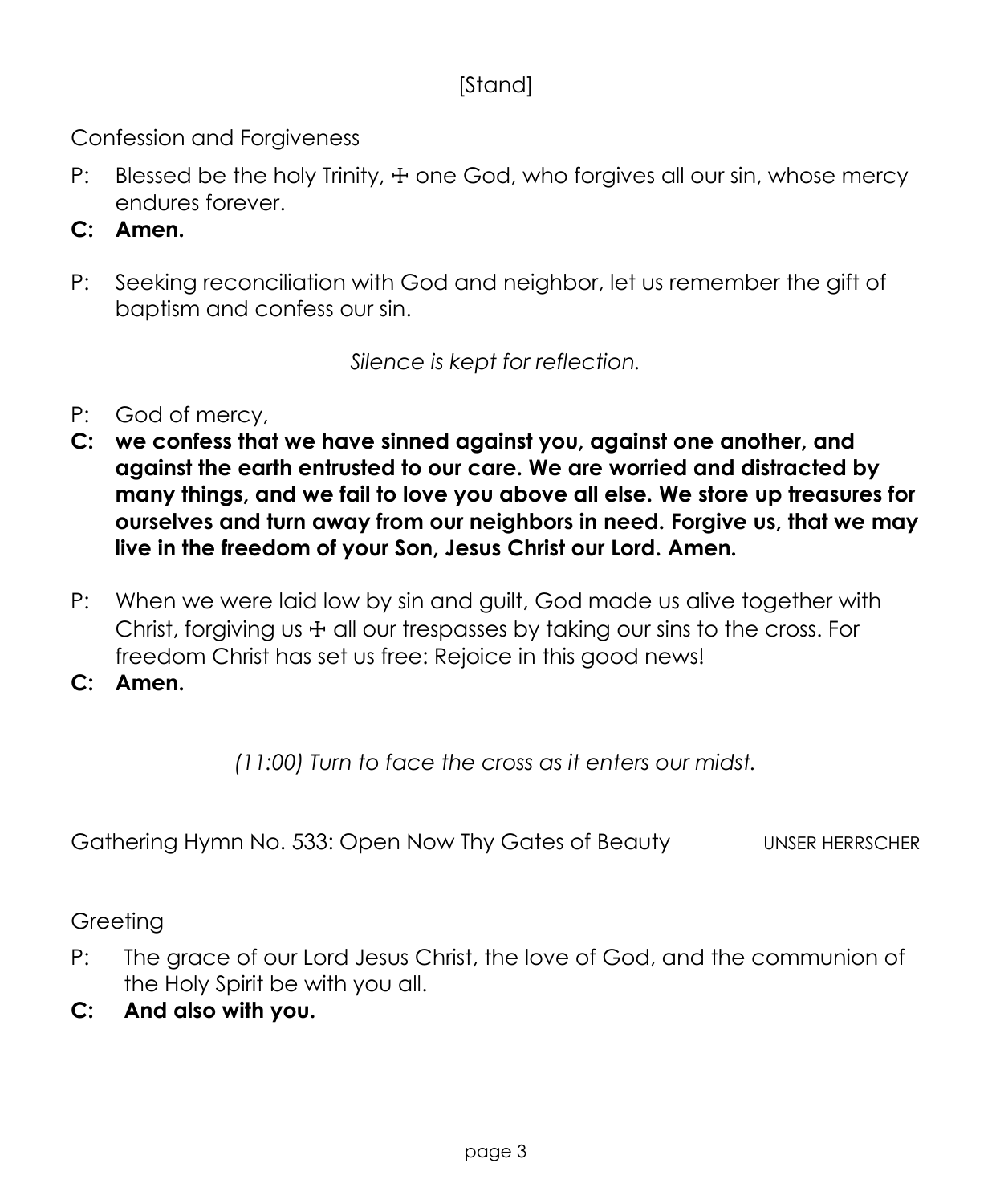Hymn of Praise ಕ  $1$  All glo on high, ry be to God and peace to earth be 2 Lord Je - sus Christ, the on -  $ly$ tion's Son of God,  $cre - a 3$  To  $\,$ you  $a - l$ one,  $\overline{O}$ God, we cry, the Ho - ly One we ರ giv en! Let gels sing, let all  $re - ply;$ good  $an$ au thor.  $\overline{O}$ Lamb of God. your death a - lone takes you; for you a - lone are God most high, one name will breaks forth  $Al$ -might - y, from heav en! Lord God  $\blacksquare$ a - way for  $\sim$ Stretch out sin ev  $\overline{a}$ er. your arms to liv - ing God we claim you: we wor - ship you, Lord wor - ship you, heav - en's king, we our thanks we sing, we ev - 'ry land, and, you reign God's right hand, as at re -Je - sus Christ, with God the Spir - it ev - er blest. in praise you for your glo ry. ceive our prayer; have mer cy. God the Fa - ther's glo  $\mathbf{A}$  $\overline{a}$ ry. men.

#### Prayer of the Day

- P: The Lord be with you.
- **C: And also with you.**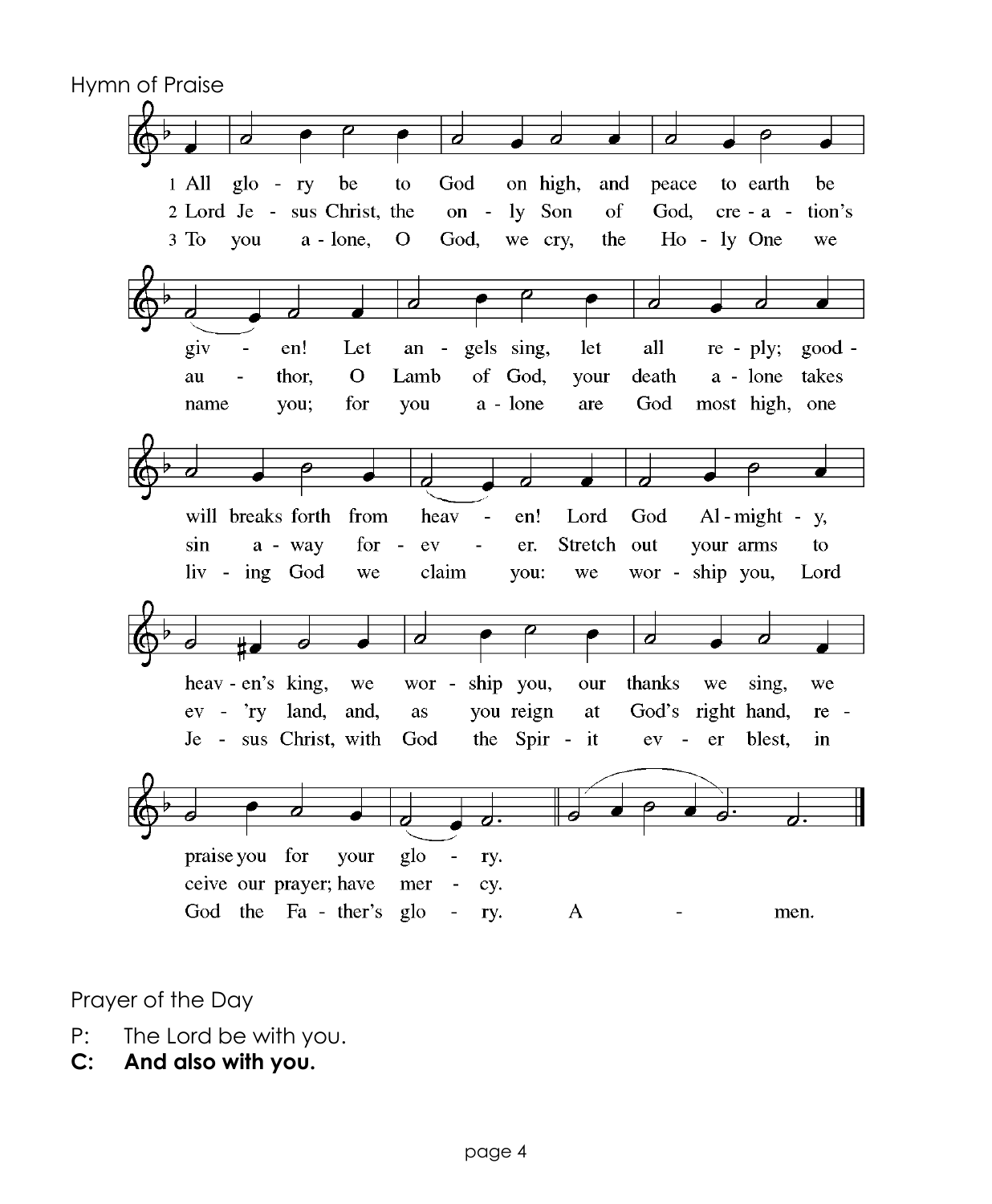- P: Almighty and ever-living God, you are always more ready to hear than we are to pray, and you gladly give more than we either desire or deserve. Pour upon us your abundant mercy. Forgive us those things that weigh on our conscience and give us those good things that come only through your Son, Jesus Christ, our Savior and Lord.
- **C: Amen.**

[Sit] + **Word** +

Psalm of the Day Psalm 138

*The assisting minister will sing the refrain then the congregation will sing it.*

Refrain:



- $A^{\dagger}$ I will give thanks to you, O LORD, with I my whole heart; before the gods I will I sing your praise.
- $C:$ <sup>2</sup> I will bow down toward your holy temple and praise your name, because **of your steadfast | love and faithfulness; for you have glorified your name and your word a- | bove all things.**

# **Refrain:**

- A: <sup>3</sup>When I called, you | answered me; you increased my | strength within me.
- **C:** <sup>4</sup>**All the rulers of the earth will praise | you, O LORD, when they have heard the words | of your mouth.**
- A: 5They will sing of the ways I of the LORD, that great is the glory | of the LORD.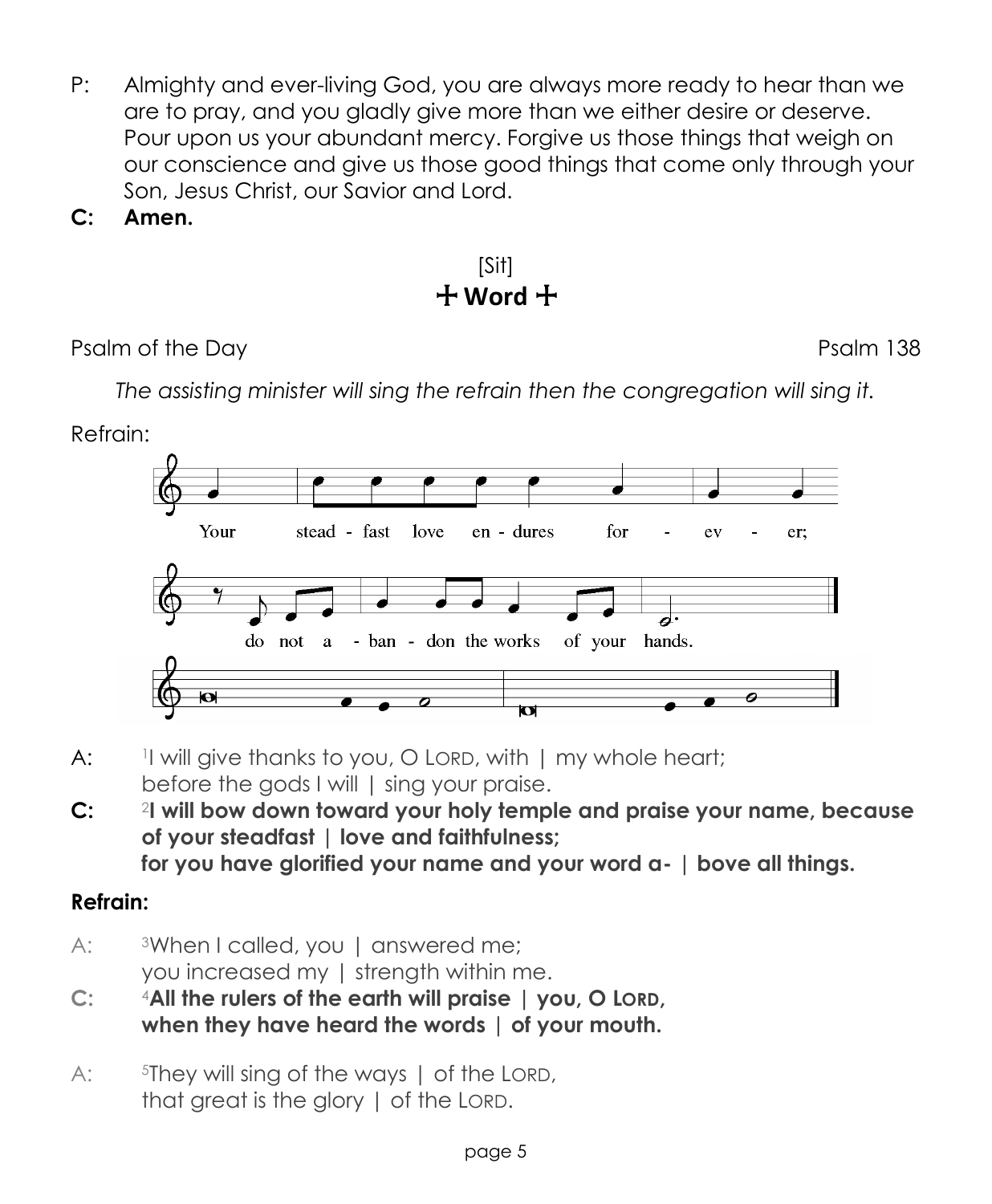**C:** <sup>6</sup>**The LORD is high, yet cares | for the lowly, perceiving the haughty | from afar.**

### **Refrain:**

- A: Though I walk in the midst of trouble, you I keep me safe; you stretch forth your hand against the fury of my enemies; your right | hand shall save me.
- **C:** <sup>8</sup>**You will make good your pur- | pose for me; O LORD, your steadfast love endures forever; do not abandon the works | of your hands.**

### **Refrain:**

Reading **Colossians 2: 6-19** 

*Paul warns his congregation in Colossae about "the empty lure" of philosophies and traditions that compromise faith. Through the gift of faith, the church is mystically connected with Christ in his death and resurrection, which is enacted in baptism.*

<sup>6</sup>As you therefore have received Christ Jesus the Lord, continue to live your lives in him, <sup>7</sup> rooted and built up in him and established in the faith, just as you were taught, abounding in thanksgiving. <sup>8</sup>See to it that no one takes you captive through philosophy and empty deceit, according to human tradition, according to the elemental spirits of the universe, and not according to Christ. <sup>9</sup>For in him the whole fullness of deity dwells bodily, <sup>10</sup>and you have come to fullness in him, who is the head of every ruler and authority. <sup>11</sup>In him also you were circumcised with a spiritual circumcision, by putting off the body of the flesh in the circumcision of Christ; <sup>12</sup>when you were buried with him in baptism, you were also raised with him through faith in the power of God, who raised him from the dead. <sup>13</sup>And when you were dead in trespasses and the uncircumcision of your flesh, God made you alive together with him, when he forgave us all our trespasses, <sup>14</sup>erasing the record that stood against us with its legal demands. He set this aside, nailing it to the cross. <sup>15</sup>He disarmed the rulers and authorities and made a public example of them, triumphing over them in it. 16Therefore do not let anyone condemn you in matters of food and drink or of observing festivals, new moons, or sabbaths. <sup>17</sup>These are only a shadow of what is to come, but the substance belongs to Christ. <sup>18</sup>Do not let anyone disqualify you, insisting on self-abasement and worship of angels, dwelling on visions, puffed up without cause by a human way of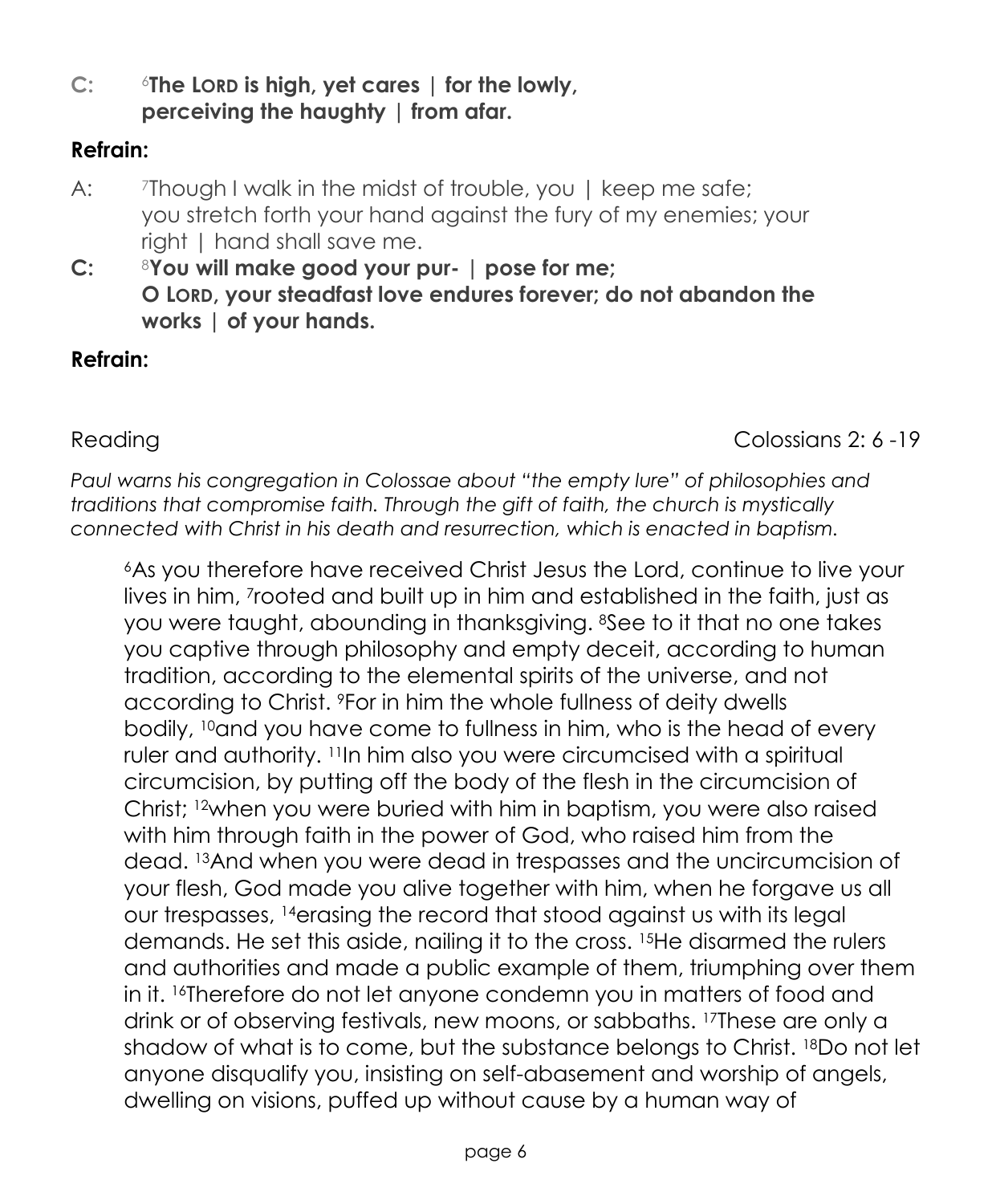thinking, <sup>19</sup>and not holding fast to the head, from whom the whole body, nourished and held together by its ligaments and sinews, grows with a growth that is from God.

L: The word of the Lord.

# **C: Thanks be to God.**

Anthem: (8:30) "Hear My Cry, O Lord" Alfred Wooler *Hear my cry, oh Lord! Lord, vouchsafe thy loving kindness. Hear me in my supplication. Consider my distress. Lo, my spirit fails within me; oh, regard me with compassion, and forgive me all my sin. Let thy promise be my refuge; oh, be gracious and redeem me; save me from eternal death.* Karen Appel, soloist

(11:00) The Majesty and Glory of Your Name Tom Fettke *When I gaze into the night skies and see the works of Your fingers, the moon and stars suspended in space. For who are we that You are mindful of us? You have given us a crown of glory and honor and have made us a little lower than the angels. You have put us in charge of all creation: the beasts of the field, the birds of the air, the fish of the sea. For who are we that You are mindful of us? O Lord, our God, the majesty and glory of Your name transcends the earth and fills the heavens. O Lord, our God, little children praise you perfectly and so would we. Alleluia!* Summer Choir

Children's Message Pastor John Brock (Pastor John Brock)

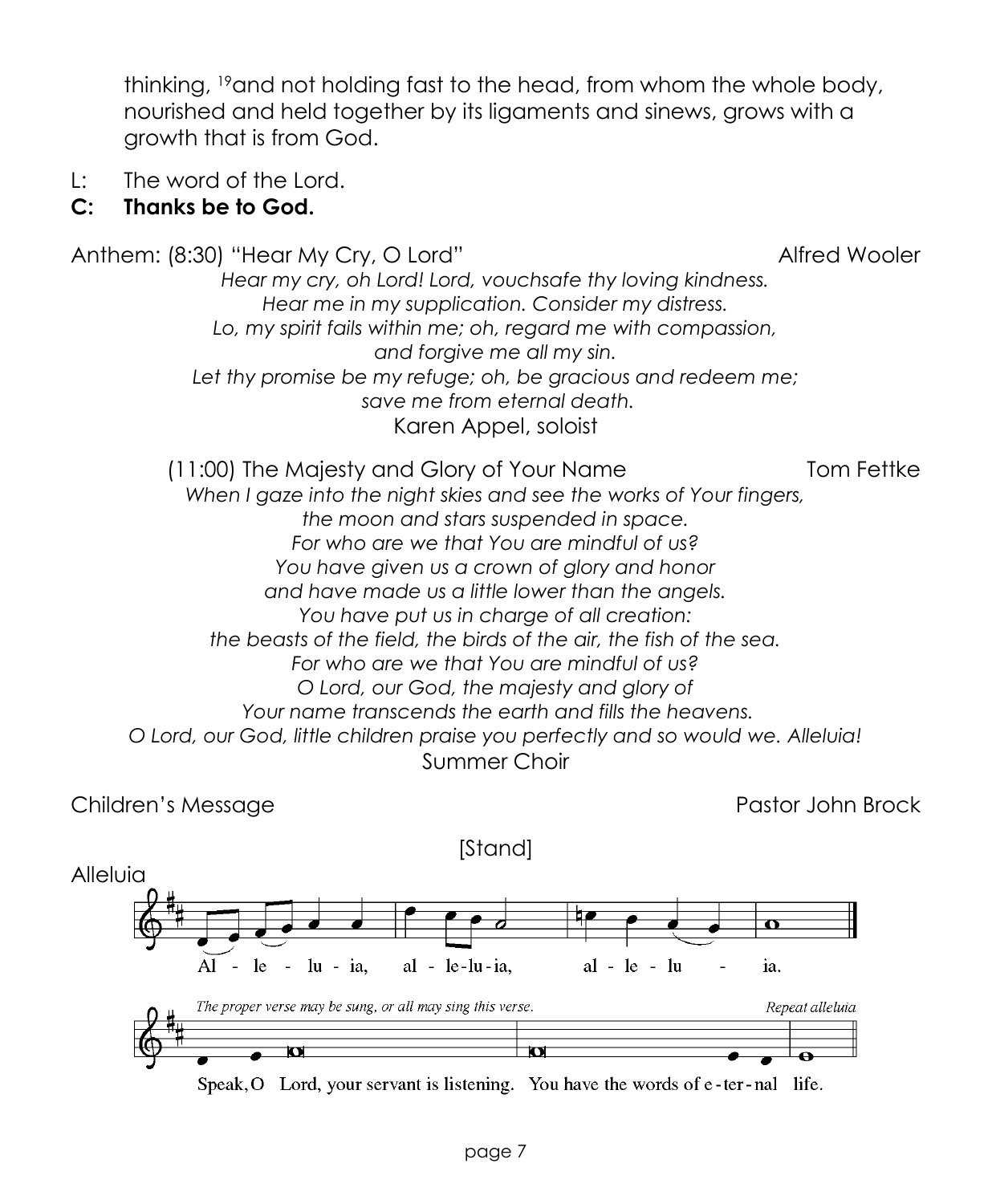P: The holy gospel according to St. Luke, the  $11<sup>th</sup>$  chapter.

# **C: Glory to you, O Lord.**

#### Gospel Reading Luke 11:1-13

*In teaching his disciples this prayer, Jesus also reminds them to focus on God's coming reign, God's mercy, and the strengthening of the community. Jesus encourages his disciples to child-like trust and persistence in prayer.*

1 [Jesus] was praying in a certain place, and after he had finished, one of his disciples said to him, "Lord, teach us to pray, as John taught his disciples."2He said to them, "When you pray, say: Father, hallowed be your name. Your kingdom come. <sup>3</sup>Give us each day our daily bread. <sup>4</sup>And forgive us our sins, for we ourselves forgive everyone indebted to us. And do not bring us to the time of trial." <sup>5</sup>And he said to them, "Suppose one of you has a friend, and you go to him at midnight and say to him, 'Friend, lend me three loaves of bread; <sup>6</sup> for a friend of mine has arrived, and I have nothing to set before him.' <sup>7</sup>And he answers from within, 'Do not bother me; the door has already been locked, and my children are with me in bed; I cannot get up and give you anything.' <sup>8</sup> I tell you, even though he will not get up and give him anything because he is his friend, at least because of his persistence he will get up and give him whatever he needs. <sup>9"</sup>So I say to you, Ask, and it will be given you; search, and you will find; knock, and the door will be opened for you. <sup>10</sup>For everyone who asks receives, and everyone who searches finds, and for everyone who knocks, the door will be opened. <sup>11</sup>Is there anyone among you who, if your child asks for a fish, will give a snake instead of a fish? <sup>12</sup>Or if the child asks for an egg, will give a scorpion? <sup>13</sup>If you then, who are evil, know how to give good gifts to your children, how much more will the heavenly Father give the Holy Spirit to those who ask him!"

- P: The gospel of the Lord.
- **C: Thanks be to God.**

[Sit]

Sermon: "Teach Us to Pray" extending the Sermon: "Teach Us to Pray"

[Stand]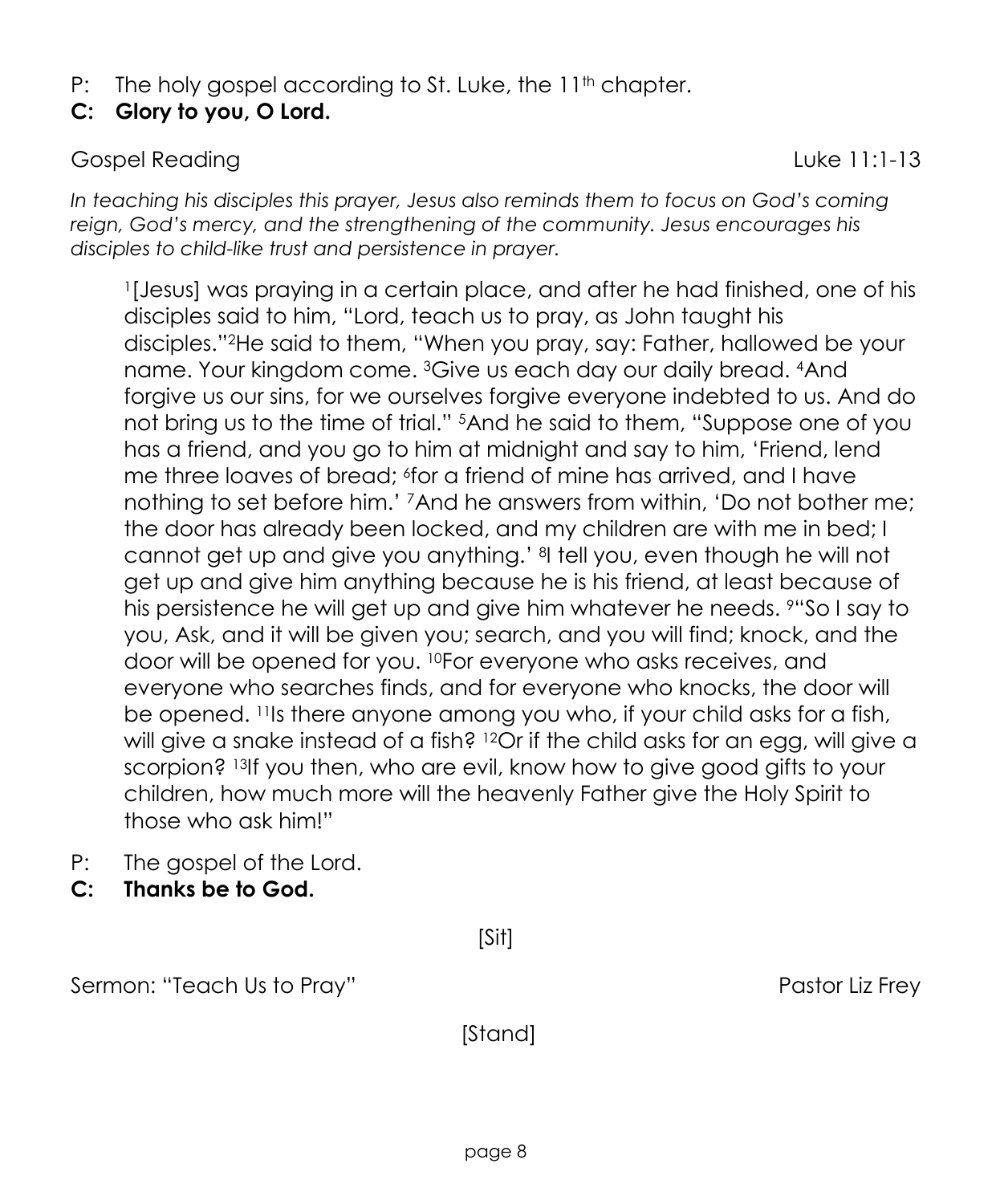### **Apostles**= **Creed**

**I believe in God, the Father almighty, creator of heaven and earth.**

**I believe in Jesus Christ, God's only Son, our Lord, who was conceived by the Holy Spirit, born of the virgin Mary, suffered under Pontius Pilate, was crucified, died, and was buried; he descended to the dead. On the third day he rose again; he ascended into heaven, he is seated at the right hand of the Father, and he will come to judge the living and the dead.**

**I believe in the Holy Spirit, the holy catholic church, the communion of**  saints, the forgiveness of sins, the  $+$  resurrection of the body, and the life **everlasting. Amen.**

Prayers of Intercession

*Each petition ends:*

- A: Lord, in your mercy,
- **C: hear our prayer.**

Prayer Response (sung by all)



+ **Meal** +

Peace

- P: The peace of The Lord be with you always.
- **C: And also with you.**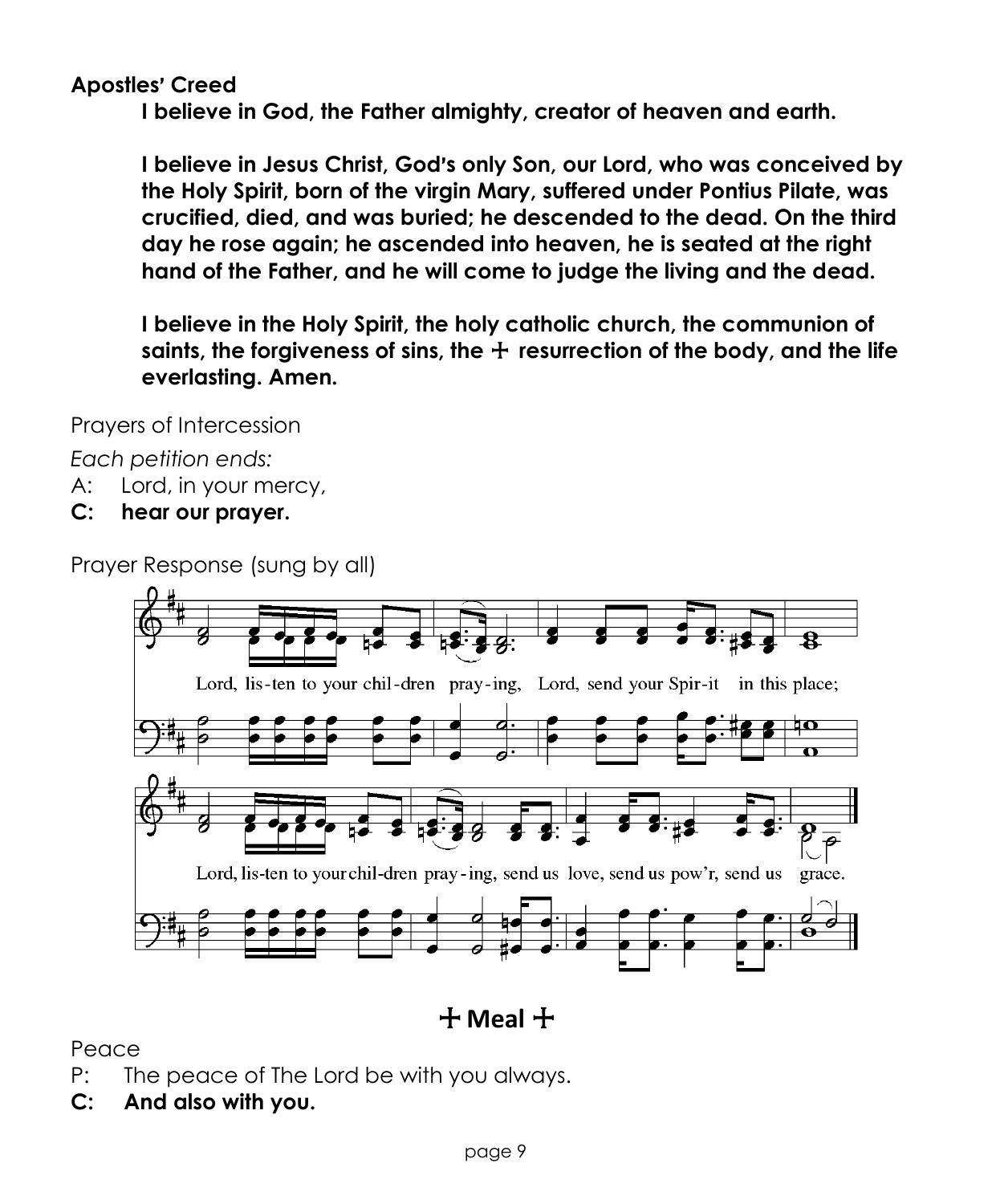#### Announcements

#### **Offering**

Optional giving methods: Use the Give+ app on your mobile device • Use the Giving Station in the Gathering Space • Text an amount to 717-963-2281 (be sure to use a "\$") • Use the "DONATE" button on our website and e-blasts

Worship Witness: *(Please sign booklet and return to center aisle.)*



Offering Prayer

- A: Let us pray. Merciful God,
- **C: as grains of wheat scattered upon the hills were gathered together to become one bread, so let your church be gathered together from the ends of the earth into your kingdom, for yours is the glory through Jesus Christ, now and forever. Amen.**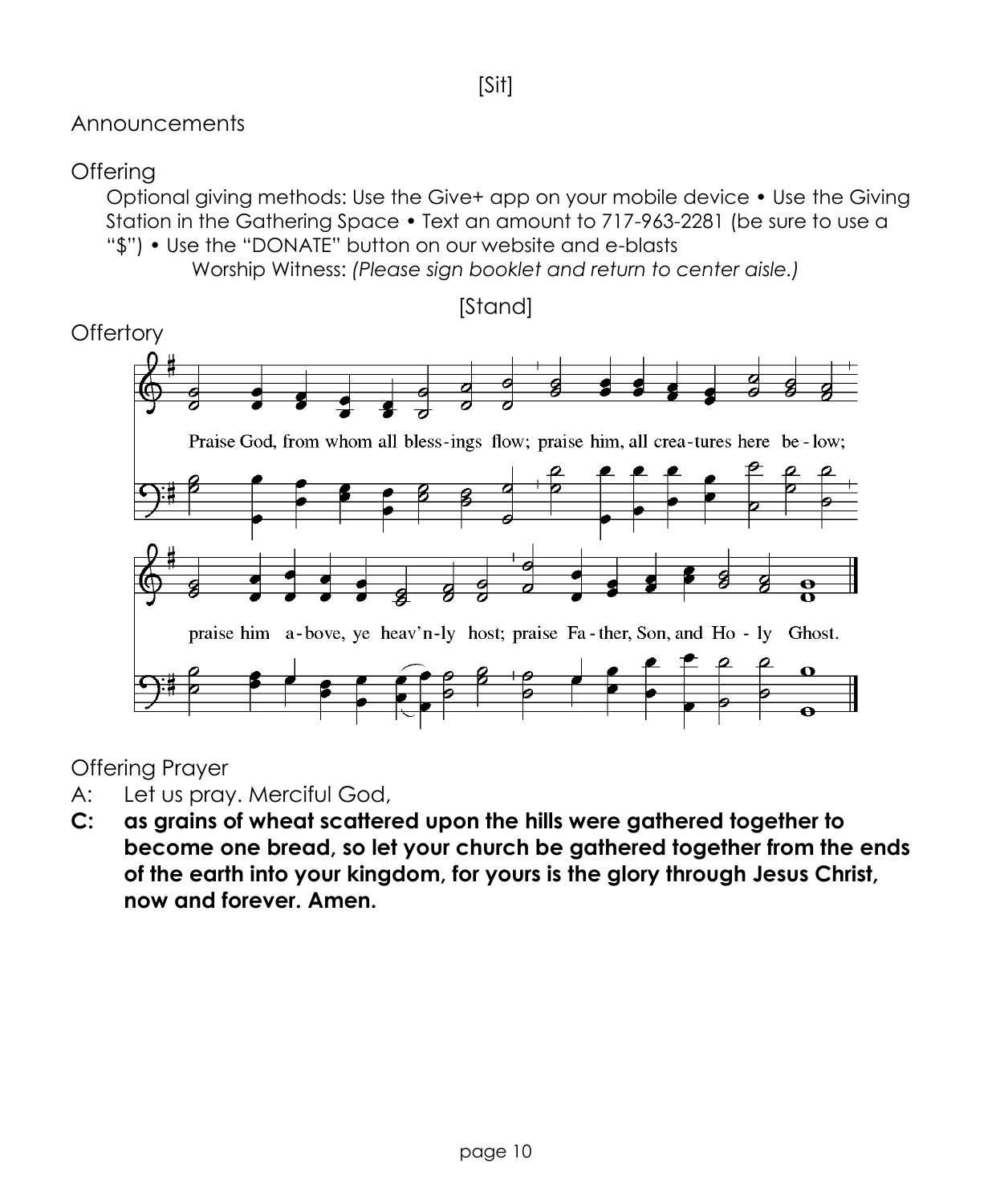

Proper Preface

P: Resounding praise belongs to you…And so we give you thanks in the company of angels and archangels as we join the everlasting hymn:

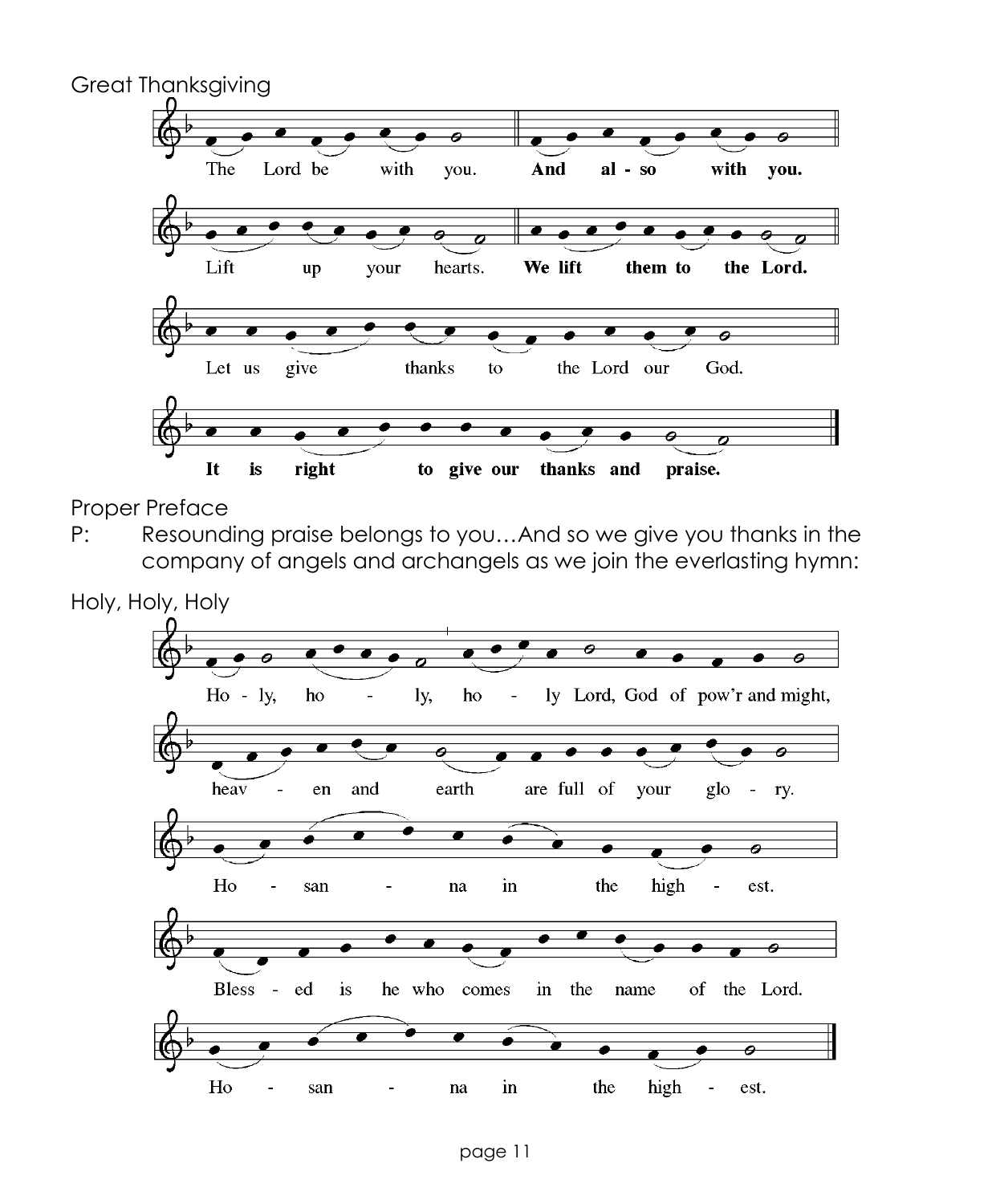Eucharistic Prayer

- P: God our companion …
- P: Great is the mystery of faith.
- **C: Christ has died; Christ is risen; Christ will come again.**
- P: God of Mary and Martha… and your Word made flesh may welcome us to the banquet of the riches of your glory, in the power of your Spirit, Holy Father, now and forever.
- C: **Amen.**

Lord's Prayer

**C: Our Father who art in heaven, hallowed be thy name, thy kingdom come, thy will be done, on earth as it is in heaven. Give us this day our daily bread; and forgive us our trespasses as we forgive those who trespass against us; and lead us not into temptation but deliver us from evil. For thine is the kingdom, and the power, and the glory forever and ever. Amen.**

Invitation to Communion

- P: God invites you to this table of bounty. Come, the banquet is ready.
- **C: Thanks be to God.**

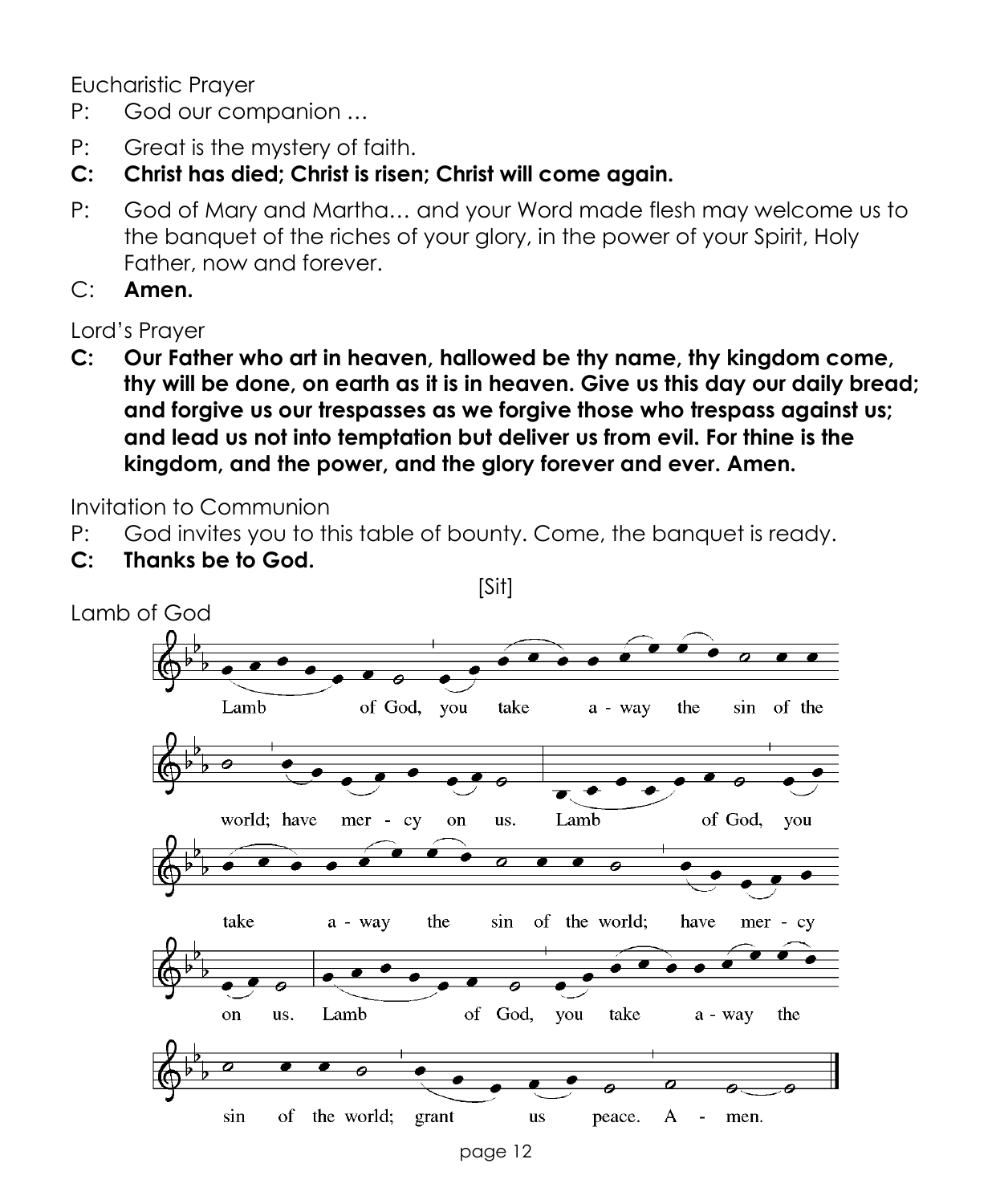Distribution of Holy Communion

*We invite all Christians to the Lord's Table to celebrate the real presence of Christ in the*  Sacrament. Communion is by intinction. You will receive a wafer. Dip it in the chalice of *wine before consuming. You may then return to your seat or come to the altar rail for prayer. Children and adults who are not communing may come forward to receive a blessing. As a gesture of hospitality, we use dealcoholized wine (less than .5% alcohol). In addition, we offer gluten-free wafers, available upon request - please ask at the time of communion.* 

Solo: (11:00) "Hear My Cry, O Lord" Alfred Wooler

*Hear my cry, oh Lord! Lord, vouchsafe thy loving kindness. Hear me in my supplication. Consider my distress. Lo, my spirit fails within me; oh, regard me with compassion, and forgive me all my sin. Let thy promise be my refuge; oh, be gracious and redeem me; save me from eternal death.* Karen Appel, soloist

Communion Hymn No. 852

[Stand]

Post Communion Blessing

- P: The body and blood of our Lord Jesus Christ strengthen you and keep you in his grace.
- **C: Amen.**
- A: Let us pray. O God, in this holy communion you have welcomed us into your presence, nourished us with words of mercy, and fed us at your table. Amid the cares of this life, strengthen us to love you with all our heart, serve our neighbors with a willing spirit, and honor the earth you have made; through Christ our Lord.

**C: Amen.**

# + **Sending** +

Blessing

- P: The Lord be near you at all times, the Lord walk beside you so that you will not be troubled, the Lord fill your heart with gladness, and your mouth with joyful songs; and the blessing of God Almighty, the Father, + the Son, and the Holy Spirit, be with you always.
- **C: Amen.**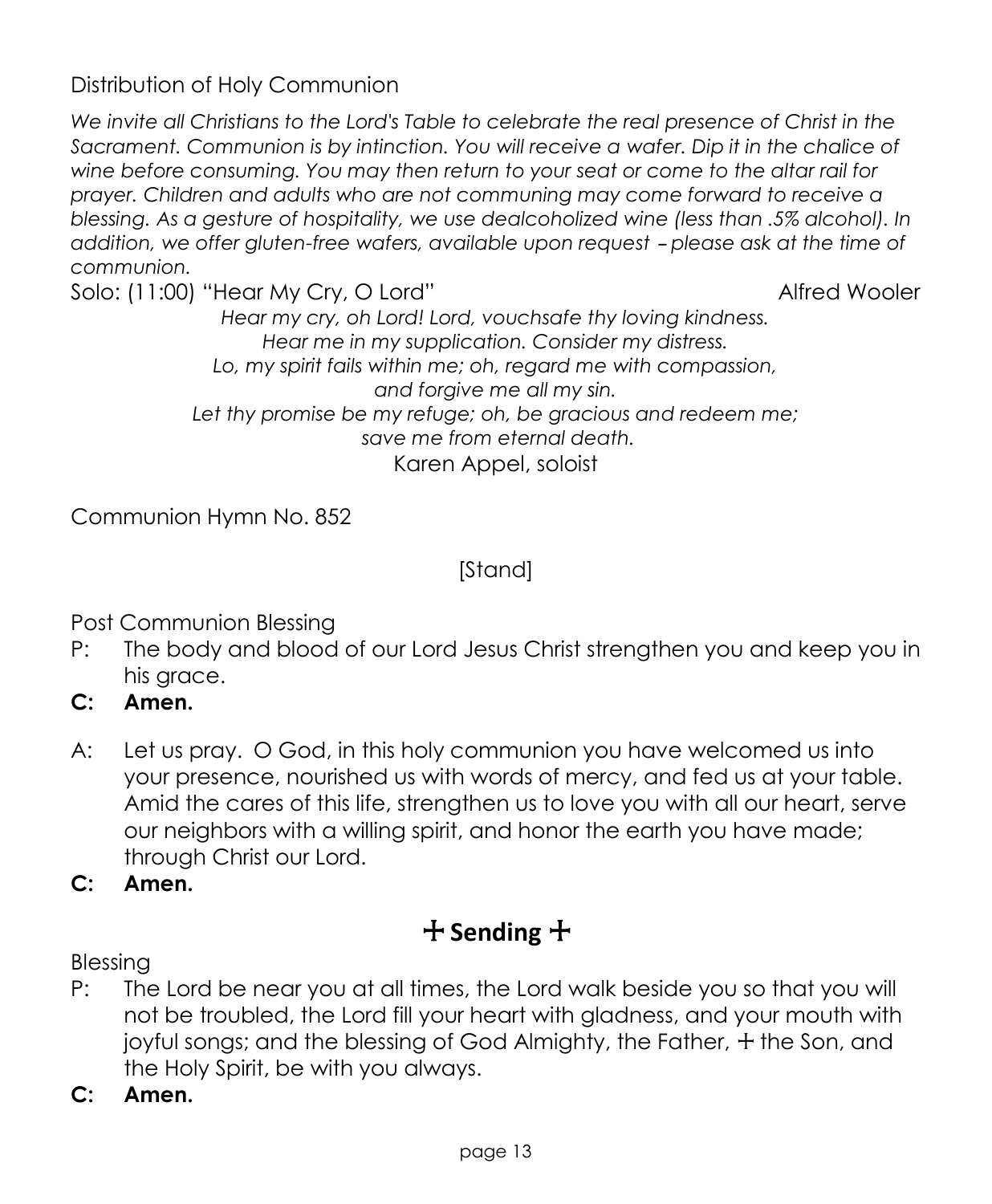Dismissal

- P: Go in peace. Christ is sending you.
- **C: Thanks be to God.**

Postlude: "Finale (Symphony no.1)" 
Louis Vierne

**Portions of the service are reprinted from:** *Evangelical Lutheran Worship*, Copyright © 2006 Augsburg Fortress. *Sundays & Seasons*, Copyright © 2018 Augsburg Fortress. Used by permission of Augsburg Fortress License # 23686.

# Join us next week

+ + +

Pastor Debra Troester "Building Barns" (8:30 and 11:00) Christyan Seay, soloist; (11:00) Summer Choir

**United and empowered to worship, connect, serve.**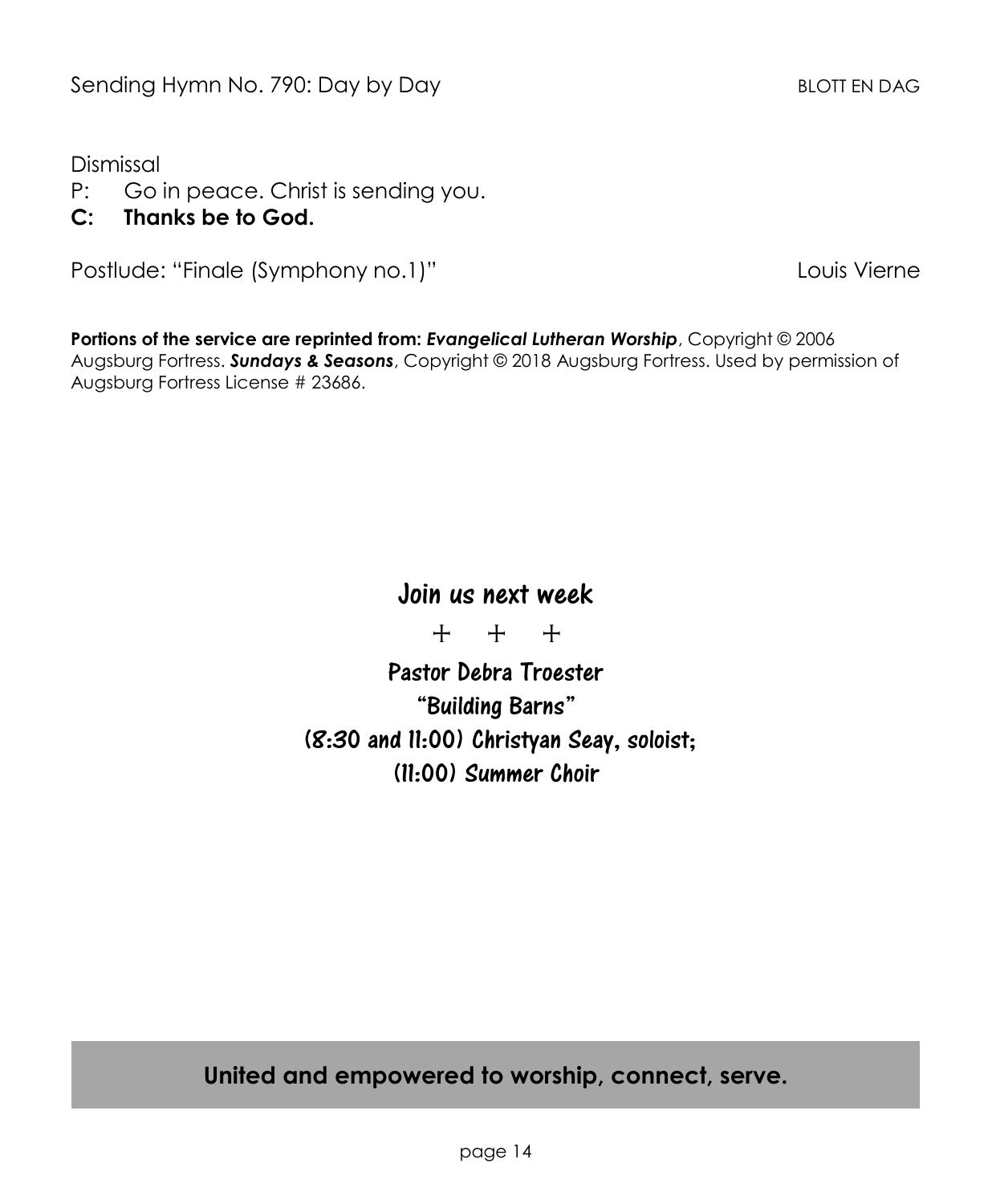# **worship leaders**

**Presiding Minister:** The Rev. John Brock

**Preacher:** The Rev. Elizabeth E. Frey

**Assisting Minister:** (8:30) Steve Kauffman; (11:00) Nancy Martin

Lector: (8:30) Kathy Smeal; (11:00) Chuck Herold

**Communion Assistants:** (8:30) Karen Seivard, H.L. Bishop, Margaret Parker; (11:00) Julie Stambaugh, Greg Woods, Joe and Judy Hunter

**Acolytes:** (8:30) Nick Smeal

**Book Bearer:** (11:00) Ella Falck

**Crucifer:** (11:00) Ali Koch

**Soundboard:** (8:30) Jeff Weaver (11:00) Jim Kincaid

**Greeters:** (8:30) Richard Jacobs (head greeter), Linda Eshelman, Sandy Nagy, Dottie Eshelman; (11:00) Dan Drury (head greeter) Jim and Margy Fox

**Ushers:** Timothy Sheaffer (head usher), Rick and Ardelle Barry, Terri Denison, John Greenleaf, Rob and Grace Hoyt, Joseph Hunter, Chris Jacobs, Richard Jacobs, H. Jay Killian, John Powell, Teresa Sheaffer, Scott and Karen Smith, Bruce Stauffer, Bill Tauriello, Don Lazarchik

**Altar Care:** Vicki Wliken, Michele Addams, Linda Penny, Jan LaFaver, Inez Snyder

**Carillonneur:** Charlie Suhr

**Flower Delivery:** Anne Greenlund

**Garden of Eatin':** (GOE I) Anne Stafford, Mary Ellen Hettinger; (GOE II) Zandra and Bill Bishop and Family

## **Bulletin Artwork:**

Tanner, Henry Ossawa, 1859-1937. Thankful Poor, from **Art in the Christian Tradition**, a project of the Vanderbilt Divinity Library, Nashville, TN.

<http://diglib.library.vanderbilt.edu/act-imagelink.pl?RC=56998> [retrieved July 17, 2019]. Original source:

https://commons.wikimedia.org/wiki/File:The Thankful Poor, 1894. Henry Ossawa Tanne r.jpg.